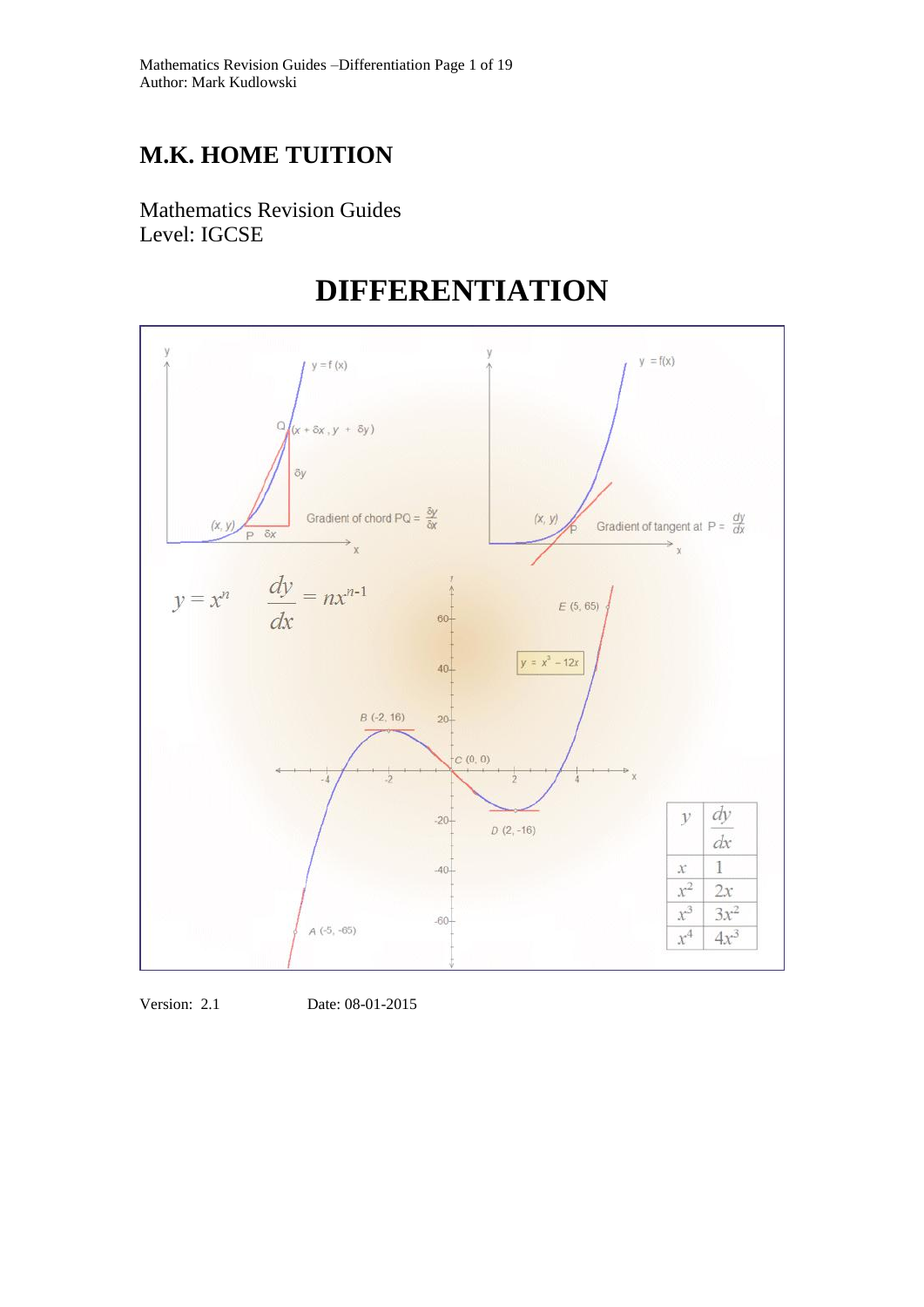# **DIFFERENTIATION.**

# **The gradient of a curve.**

The idea of a gradient was brought about when studying linear functions. Now, linear functions have a constant gradient. The function  $y = 2x - 5$ , for example, has a gradient of 2 regardless of the value of *x*.

The gradient of a curve, by contrast, changes continuously along its length.



Take the chord *PQ* in the upper diagram. Its gradient is given by *x y* δ  $\frac{\delta y}{\delta x}$  (delta y over delta x) where  $\delta x$ is a small change in  $x$  and  $\delta y$  is the corresponding change in  $y$ .

As the chord *PQ* becomes smaller and smaller, the ratio *x y* δ  $\delta y$  approximates to the gradient of the curve at *P* more and more closely, until the points *P* and *Q* coincide and the chord becomes a tangent at P.

As Q moves towards P, the value of  $\delta x \rightarrow 0$  and *x y* δ  $\frac{\delta y}{\delta x}$   $\rightarrow$ *dx dy* .

*dx dy* is the **gradient function** and represents the **derivative** of *y* with respect to *x.*

Note that the terms  $\delta y$ ,  $\delta x$ , *dy* and *dx* are not products – the symbols  $\delta$  and *d* mean "difference in".

Note also that although 
$$
\frac{\delta y}{\delta x}
$$
 is a **number**,  $\frac{dy}{dx}$  is a **function**.

Some gradient functions can be worked out using the method on the previous page – known as **differentiation from first principles**.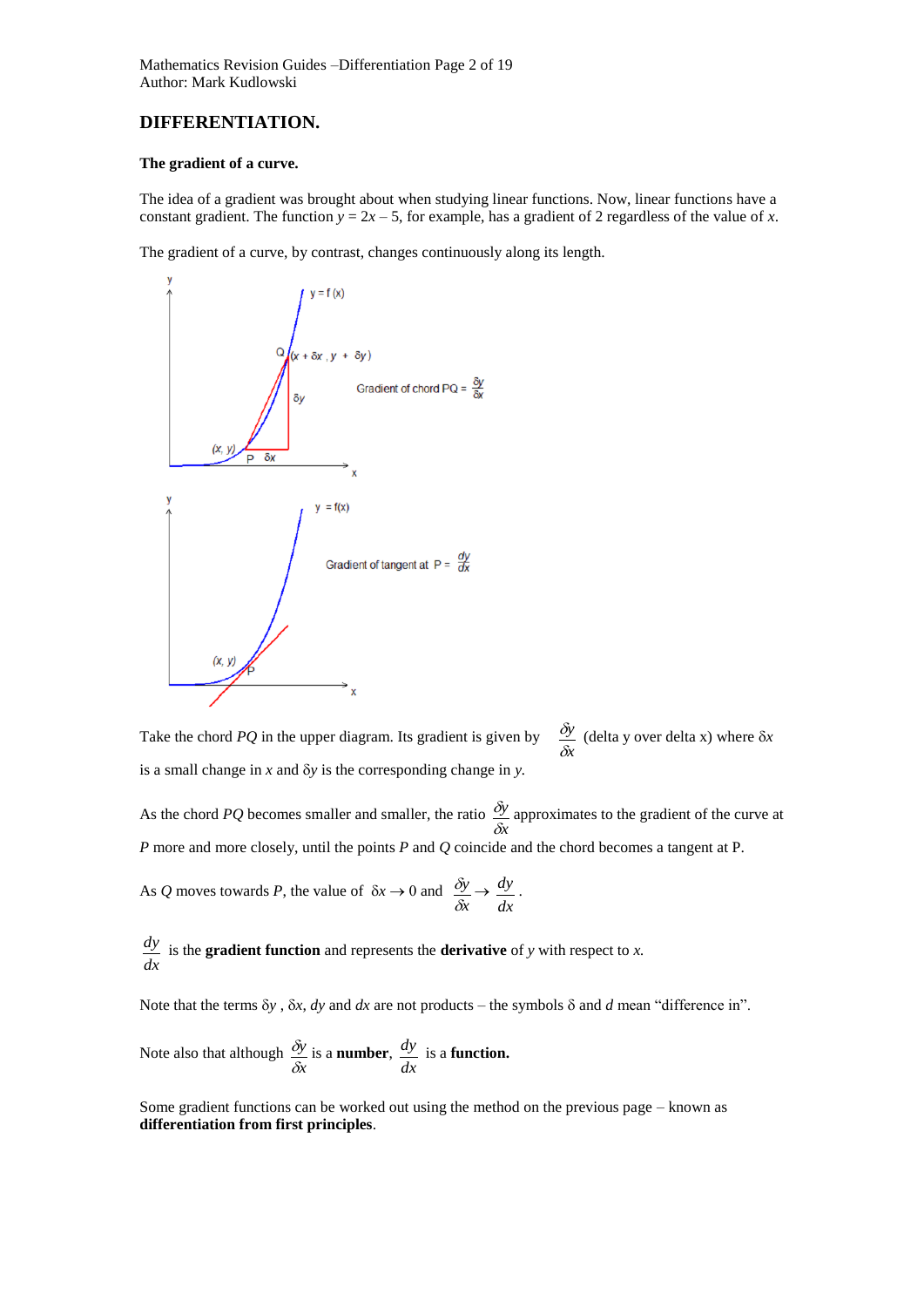Mathematics Revision Guides –Differentiation Page 3 of 19 Author: Mark Kudlowski

**Example (1):** Differentiate  $y = x^2$  from first principles.

Going back to the diagram on page 2, if we set  $y = x^2$ , then a small change in *x* (here  $\delta x$ ) will cause a corresponding change in *y*, namely  $\delta y$ .

Since  $y = x^2$ , it follows that  $y + \delta y = (x + \delta x)^2$ .

 $\therefore$   $y + \delta y = x^2 + 2x(\delta x) + (\delta x)^2$ .

Subtracting the original function gives  $\delta y = 2x(\delta x) + (\delta x)^2$ , and dividing throughout by  $\delta x$ , we have

$$
\frac{\delta y}{\delta x} = 2x + \delta x.
$$

As  $\delta x$  tends to zero, *x y* δ  $\frac{\delta y}{\delta} \rightarrow$ *dx*  $\frac{dy}{dx} = 2x$ .

 $\therefore$  2*x* is the **derived function** of  $x^2$ .

# **The derived function of a polynomial.**

The method of differentiation from first principles was just a demonstration – we have standard rules to work out gradient functions far more rapidly than that !

Any polynomial function  $y = x^n$ , where *n* is a constant, has a gradient function of

$$
\frac{dy}{dx} = nx^{n-1}
$$

In other words, you multiply by the power, and then reduce the power by 1.

| Original function y | Derived function, $\frac{dy}{dx}$ |
|---------------------|-----------------------------------|
|                     |                                   |
|                     |                                   |
|                     |                                   |
|                     |                                   |

Also, note the following:

# **The derivative of a constant function is zero.**

**If a function is multiplied by a constant***,* **then its derivative is multiplied by the same constant.** For example, the derivative of  $x^2$  is 2x, so the derivative of  $5x^2$  is 10x.

# **If a function consists of separate terms added together, then the derivative of the sum is the sum of the derivatives of the separate terms.**

For example, the derivative of  $3x^3 - x^2$  is  $9x^2 - 2x$ .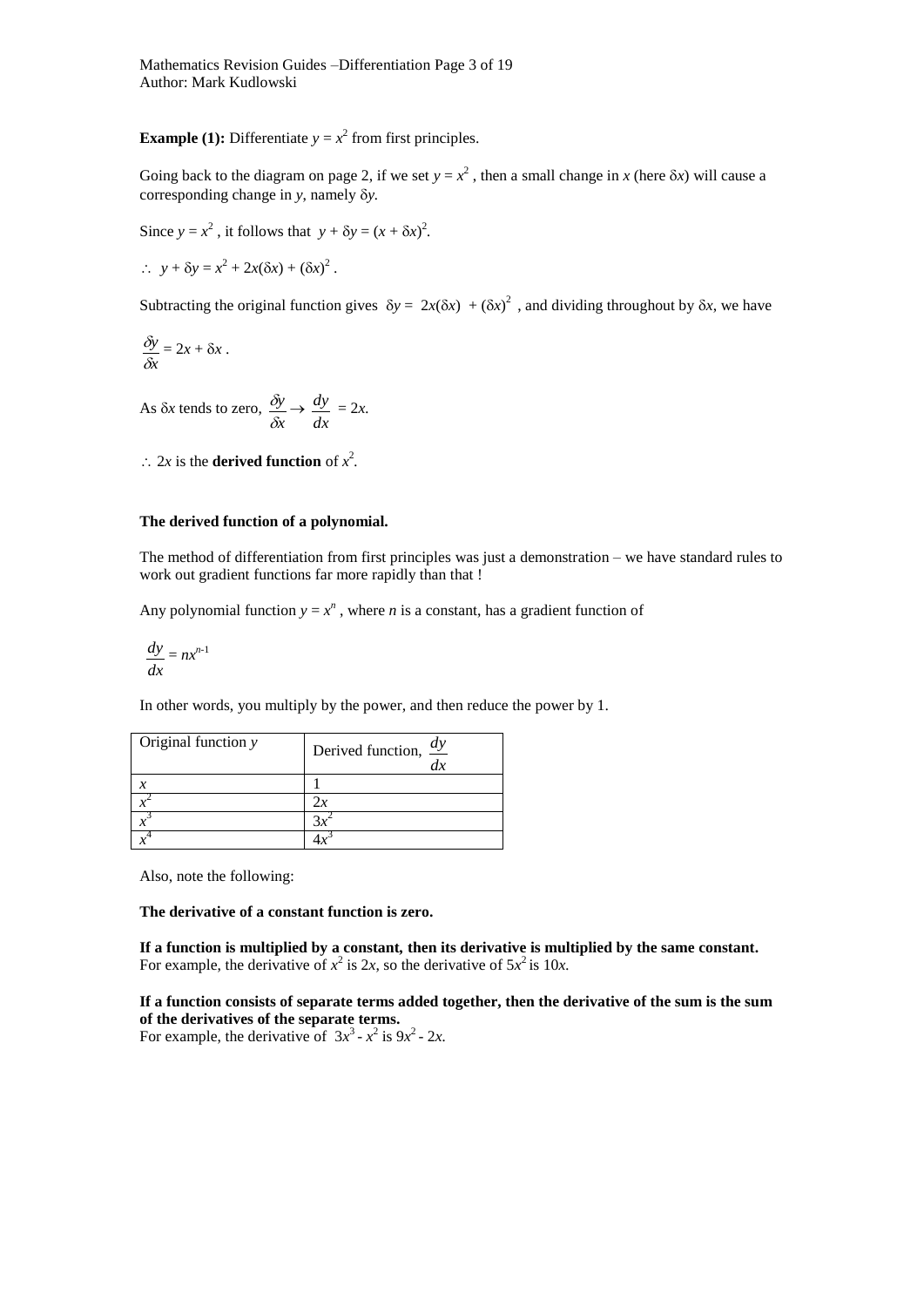Mathematics Revision Guides –Differentiation Page 4 of 19 Author: Mark Kudlowski

**Examples (2):** Find the derived function of i) 2x; ii) 8; iii)  $4x^2$ ; iv)  $x^7$ ; v)  $2x^3 + 7x^2 - 5x + 4$ .

- i) The derivative of 2x is 2 (remember  $x = x^1$ ).
- ii) The derivative of 8 is 0 (8 is a constant the derivative of any constant function is 0).
- iii) The derivative of  $4x^2$  is 8*x*. (the result is 4 times 2*x*, the derivative of  $x^2$ ).
- iv) The derivative of  $x^7$  is  $7x^6$  (multiply by the power, here 7, and reduce 7 by 1.)
- v) The derivative of  $2x^3 + 7x^2 5x + 4$  is  $6x^2 + 14x 5$  (each term's derivative summed together).

**Example (3):** Find the gradient of the curve  $y = 4x^3$  at the point (2, 32).

Here, *dx*  $\frac{dy}{dx} = 12x^2$ , so the gradient at the point (2, 32) is  $12 \times 2^2$  or 48.

**Example (4):** Find the coordinates of the point on the curve  $y = 2x^2 - 3x - 7$  where the gradient is 5.

The gradient, *dx*  $\frac{dy}{dx}$ , is  $4x - 3$ , and so we solve  $4x - 3 = 5$  to find the *x*-coordinate of the required point, namely 2. Substituting  $x = 2$  into the original function gives the full coordinates of (2, -5).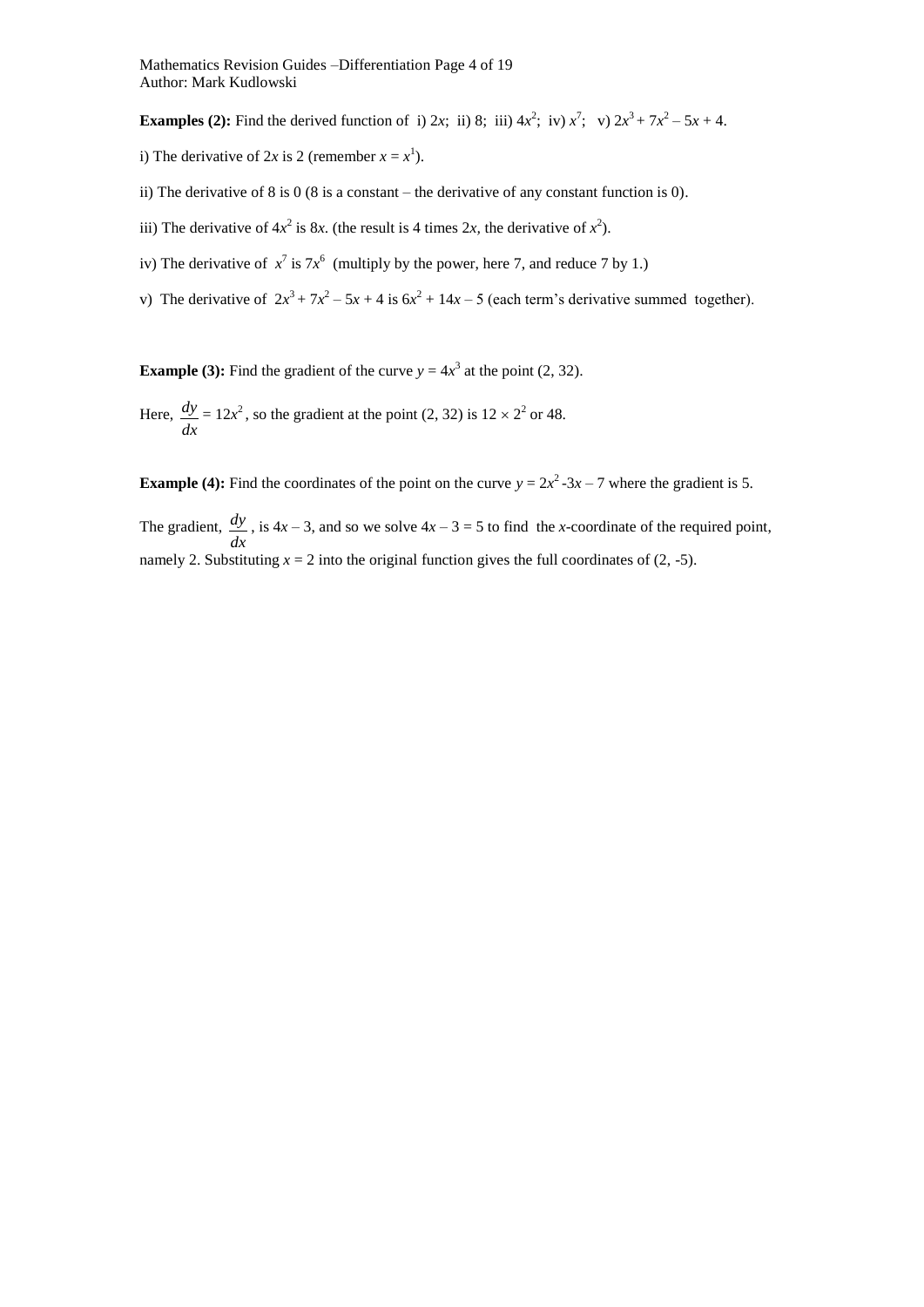Mathematics Revision Guides –Differentiation Page 5 of 19 Author: Mark Kudlowski

### **Fractional and negative powers.**

The rule of finding derivatives of polynomials can also be applied to fractional and negative powers.

**Examples (5):** Differentiate i) 
$$
\sqrt{x}
$$
; ii)  $\frac{1}{x}$ ; iii)  $\frac{1}{x^2}$ ; iv)  $\sqrt[3]{x}$ .

i) Firstly, rewrite  $\sqrt{x}$  as  $x^{\frac{1}{2}}$ , and then apply the rule of multiplying by the power and reducing the power by 1.

The derivative is thus  $\frac{1}{2}x^{-\frac{1}{2}}$ 2  $\frac{1}{2}x^{-\frac{1}{2}}$  or  $\frac{1}{2\sqrt{x}}$ 1

(recall the laws of indices on fractional and negative powers).

ii) The expression can be rewritten as  $y = x<sup>-1</sup>$  and by applying the usual rule, the gradient function is  $\frac{1}{(1)x^2}$  or  $-\frac{1}{x^2}$  $-\frac{1}{x^2}$ .

iii) Since 
$$
\frac{1}{x^2} = x^{-2}
$$
, differentiation gives  $-2x^{-3} = -\frac{2}{x^3}$ .

iv) Rewriting  $\sqrt[3]{x}$  as  $x^{\frac{1}{3}}$ , the standard rule gives a derivative of  $\frac{1}{3}x^{-\frac{2}{3}}$ 3  $rac{1}{3}x^{-\frac{2}{3}}$  or  $rac{2}{3x^{\frac{2}{3}}}$ 2 3 1  $x^{\frac{2}{3}}$ .

**Example (6):** Find the gradient of the curve  $y = \sqrt{x}$  at the point (16, 4) From Example (5) i),  $y = x^{\frac{1}{2}}$  has a derived function of  $\frac{dy}{dx} = \frac{1}{2}x^{-\frac{1}{2}}$ 2  $=\frac{1}{2}x^{-}$ *dx dy* or  $2\sqrt{x}$ 1  $\therefore$  At (16, 4), the gradient is therefore  $2\sqrt{16}$ 1 or  $\overline{8}$ 1 .

.

**Example (7):** Find the gradient of the curve  $y = \frac{1}{x}$  $y = \frac{1}{x}$  at the point  $(5, \frac{1}{5})$ From Example (5) ii)  $y = \frac{1}{x}$  $y = \frac{1}{x}$  has a derivative of *dx*  $\frac{dy}{dx} = (-1)x^{-2}$  or  $\frac{-1}{x^2}$ 1 *x*  $\overline{a}$ .

 $\therefore$  At  $(5, \frac{1}{5})$  the gradient is  $\frac{1}{25}$  $-\frac{1}{25}$ .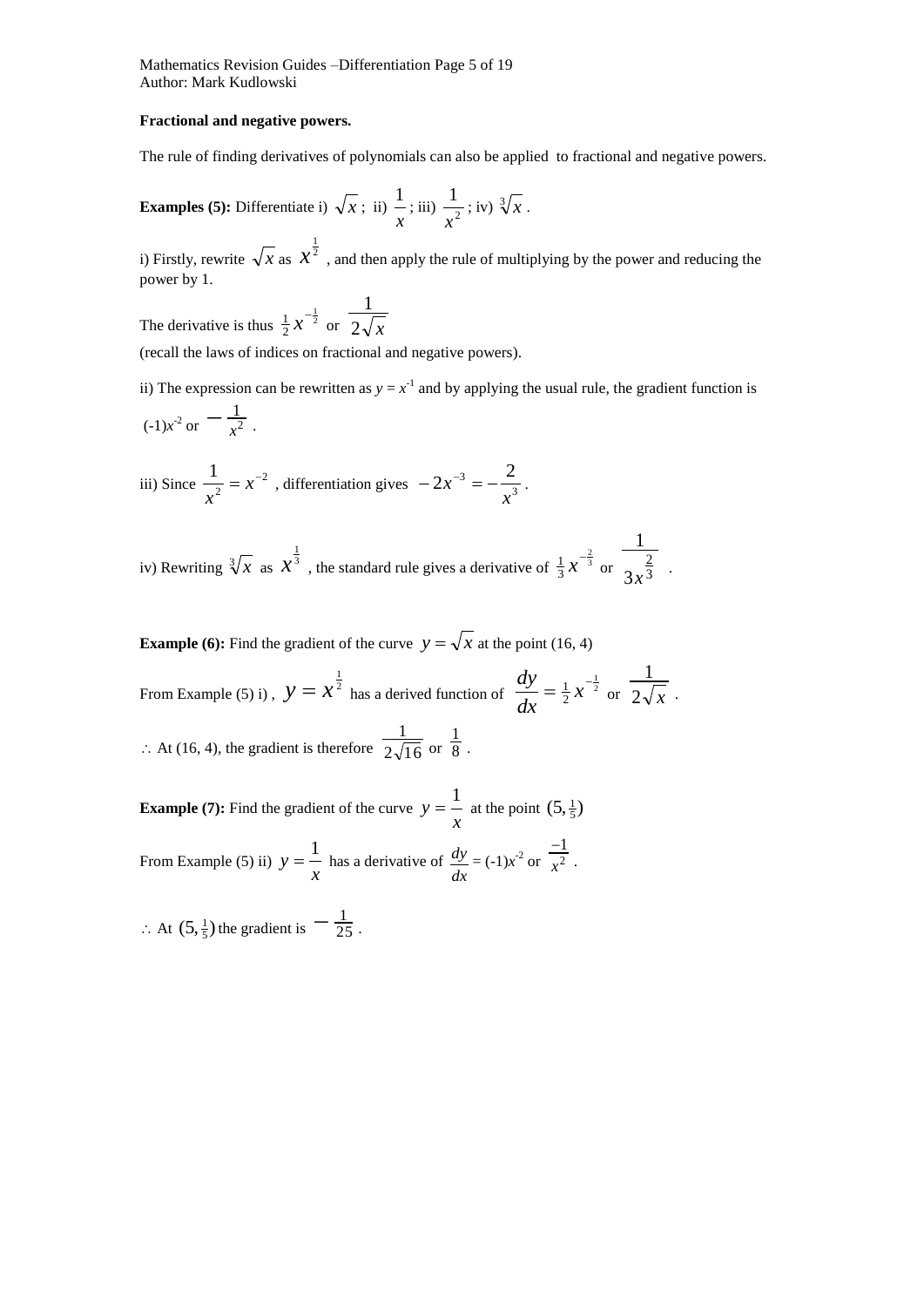Mathematics Revision Guides –Differentiation Page 6 of 19 Author: Mark Kudlowski

### **Derivatives in function notation.**

If 
$$
y = f(x)
$$
, then  $\frac{dy}{dx} = f'(x)$  (f dash x)  
If  $y = kf(x)$  where k is a constant, then  $\frac{dy}{dx} = kf'(x)$ .  
Another way of saying this is  $\frac{d}{dx}(k(f(x))) = k \frac{d}{dx}(f(x))$ .

If  $y = f(x) \pm g(x)$  where  $f(x)$  and  $g(x)$  are separate functions of *x*, then *dx*  $\frac{dy}{dx} = f'(x) \pm g'(x)$ 

**Example (8):** If  $f(x) = x^3 - 7x + 4$ , find  $f'(x)$  and  $f'(2)$ 

 $f'(x) = 3x^2 - 7$ , and therefore  $f'(2) = (3 \times 2^2) - 7 = 5$ . Sometimes a function needs to be expressed in the right form before it can be differentiated.

**Example (9):** Differentiate  $f(x) = (2x - 7)(x + 4)$ 

A product cannot be differentiated term by term, and so it must first be expanded into a form that can.  $(2x-7)(x+4) = 2x^2 + x - 28$ , which can be differentiated to give  $f'(x) = 4x + 1$ .

#### **Example (10):** Differentiate  $f(x) = \frac{x^2}{x^2}$  $^{4}+1$ *x*  $x^4 +$

A quotient cannot be differentiated term by term, so it must be rewritten as

$$
\frac{x^4 + 1}{x^2} = x^2 + \frac{1}{x^2}
$$

Both terms can now be differentiated to give  $f'(x) = 2x - \frac{1}{x^3}$  $2x - \frac{2}{3}$ *x*  $x - \frac{2}{\sqrt{2}}$ .

Note that 
$$
\frac{1}{x^2} = x^{-2}
$$
 and differentiation gives  $\frac{-2}{x^3} = -2x^{-3}$ .

(There are rules for differentiating products and quotients, but they are outside the scope of IGCSE.)

The following example returns to the ideas behind differentiation from first principles.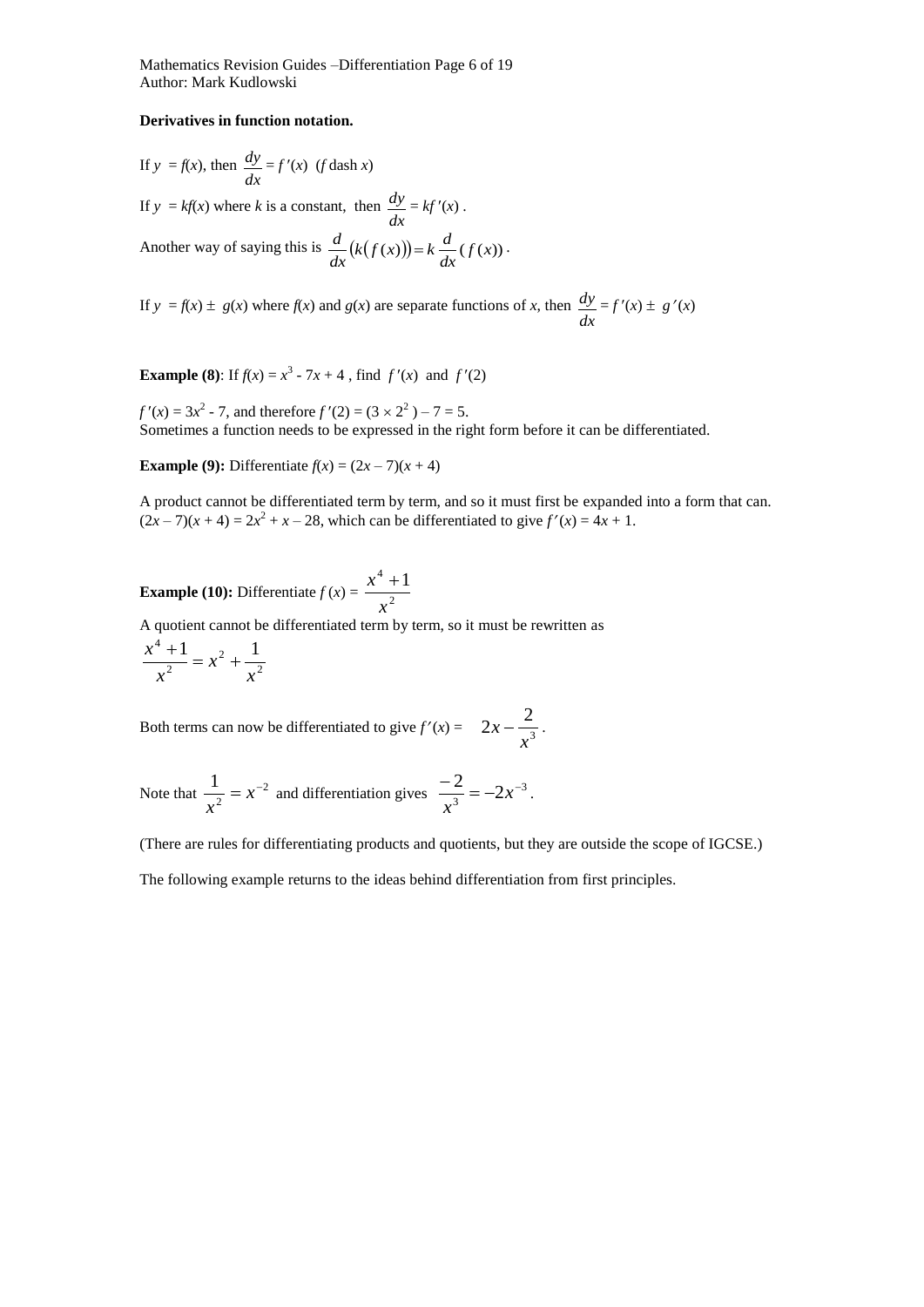Mathematics Revision Guides –Differentiation Page 7 of 19 Author: Mark Kudlowski

**Example(11):** A curve passes through points  $P$  (2, 17) and  $Q$  (2.1, 18.23).

i) Find the gradient of the chord *PQ*.

ii) Point *Q* is then moved ten times closer to *P*, to the point (2.01, 17.1203) . What is the gradient of the chord *PQ* now ?

iii) Suggest what happens to the chord and its gradient as *Q* is moved ever closer to *P.*

iv) The curve has an equation of  $y = ax^2 + b$  where *a* and *b* are constants. Find the equation of the curve.

i) The chord *PQ* has a gradient of 12.3. (See diagram below – deliberately exaggerated).

Notice how the gradient of the chord at *P* is not particularly close to that of the tangent at that point.

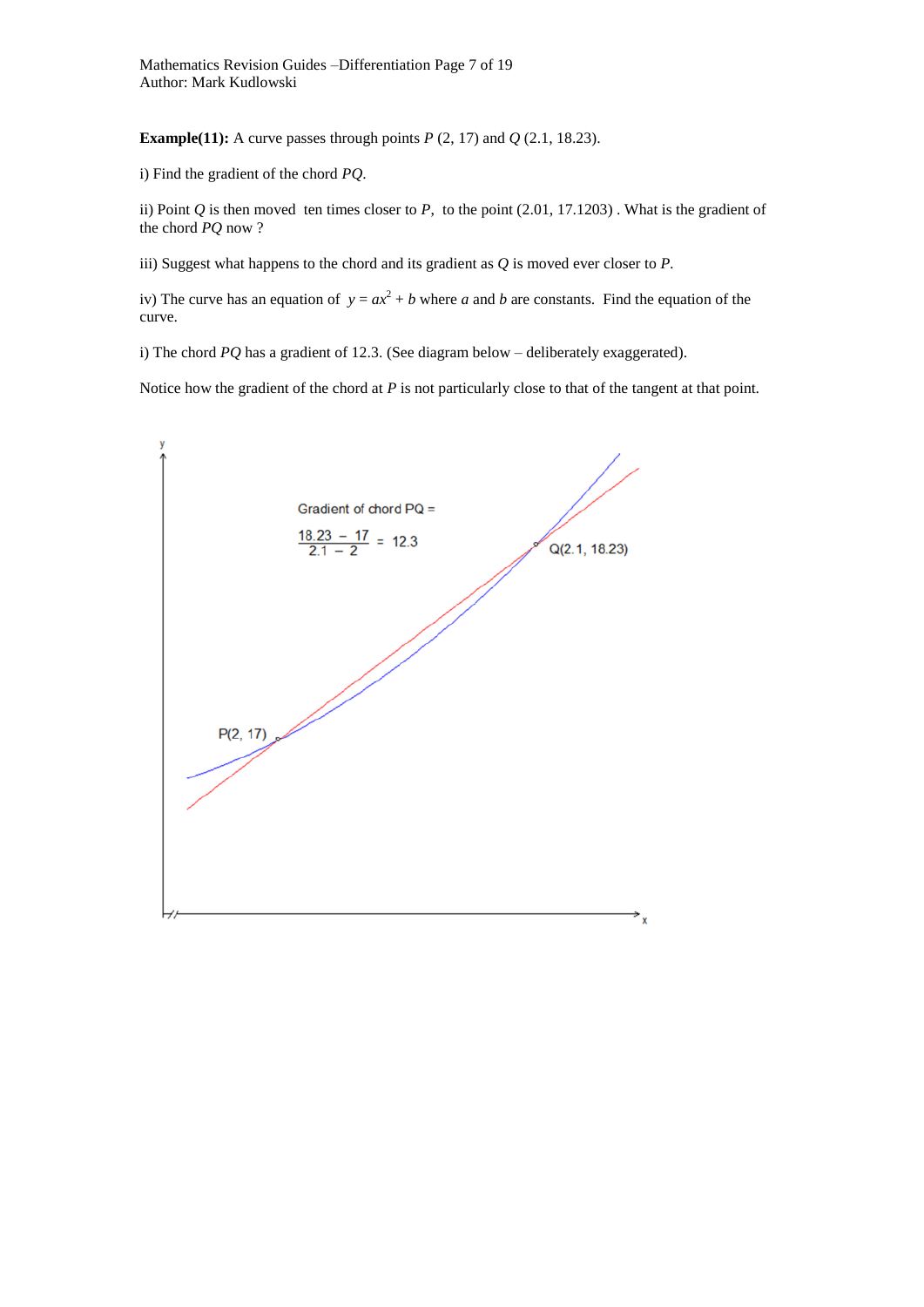Mathematics Revision Guides –Differentiation Page 8 of 19 Author: Mark Kudlowski

ii) After point *Q* is moved to (2,01, 17.1203), the gradient of the chord *PQ* is 12.03. Also, the chord is a much closer approximation to the tangent at point *P* now that *PQ* is ten times smaller.



iii) The gradient at *P* has changed from 12.3 to 12.03 as *Q* has become closer to *P.* Also, the chord approaches the tangent to *P* more closely the smaller the length of *PQ.*

This suggests that, when *P* and *Q* coincide, the chord *PQ* becomes a tangent at *P* and the gradient tends to a value of 12.

iv) The curve has an equation of  $y = ax^2 + b$ , and so its derivative  $\frac{dy}{dx} = 2ax$ *dx*  $\frac{dy}{dx} = 2ax$ .

From iii), *dx*  $\frac{dy}{dx}$  = 12 when *x* = 2, so 2*a* = 6 and thus *a* = 3.

From this we can work out that the curve has an equation of  $y = 3x^2 + b$ .

To find *b*, substitute  $x = 2$ ,  $y = 17 \rightarrow 3x^2 + b = 17 \rightarrow 12 + b = 17 \rightarrow b = 5$ .

The equation of the curve is therefore  $y = 3x^2 + 5$ .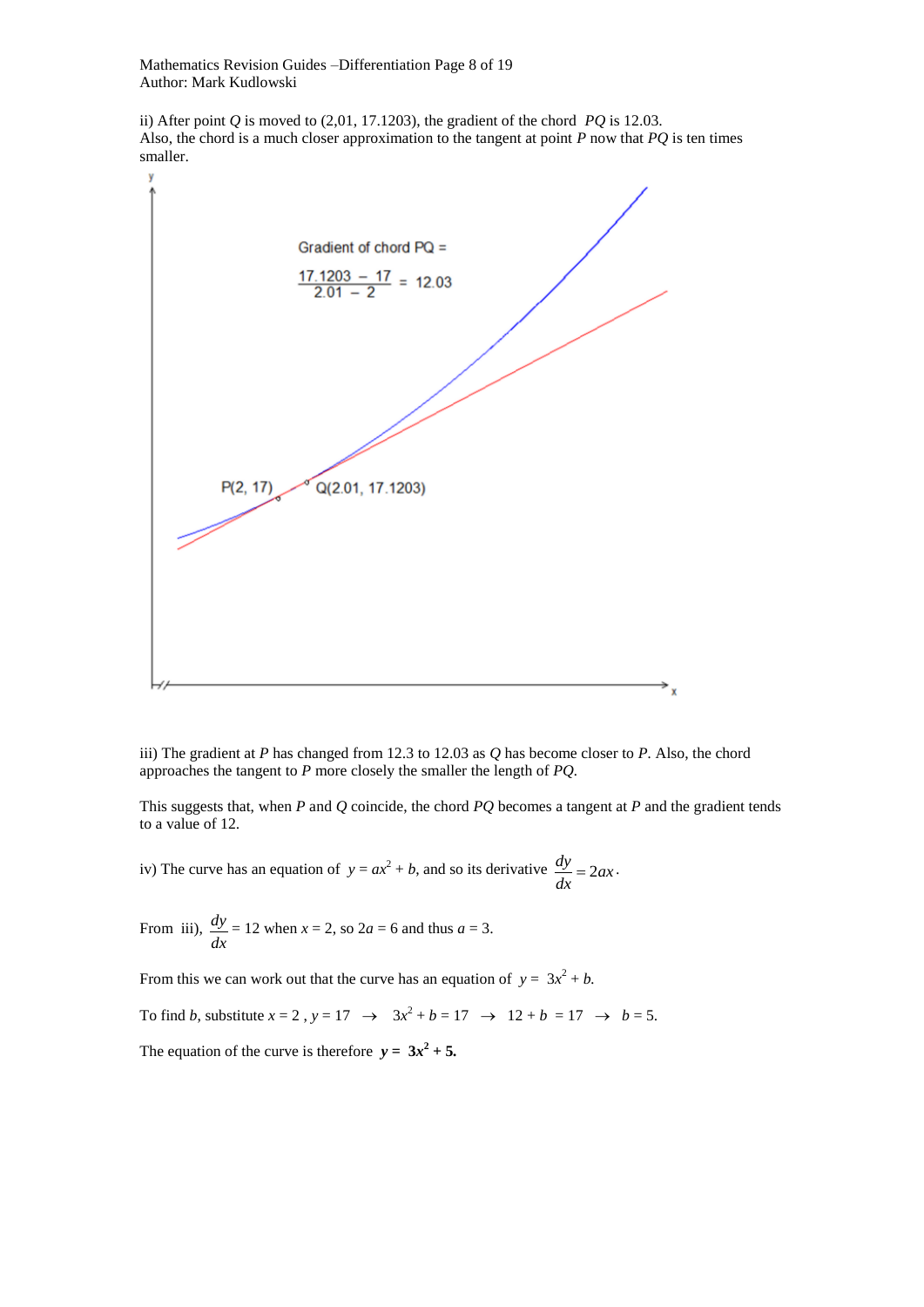# **Turning Points - Maxima and Minima.**

A graph of a function of  $x$  is said to have a turning point (or points) if its derivative can take a value of zero for some value(s) of *x*. Turning points are also known as stationary points.

# **Turning points of quadratic graphs.**

All quadratic graphs have one turning point, i.e. one occurrence of a zero derivative.

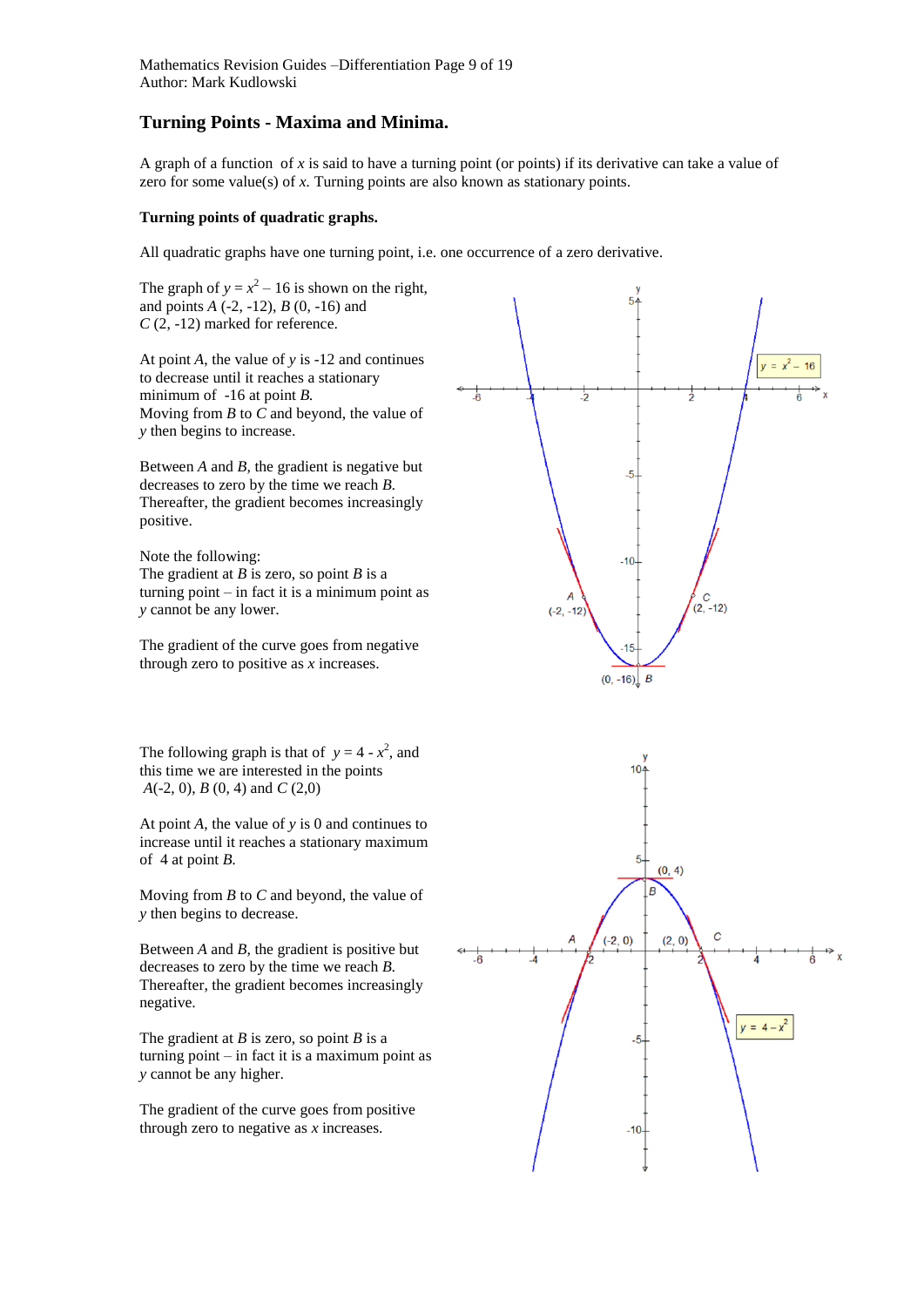Mathematics Revision Guides –Differentiation Page 10 of 19 Author: Mark Kudlowski

The last two examples illustrated the behaviour of a curve near a turning point:

- In the neighbourhood of a minimum point, the gradient changes from negative through zero to positive as *x* increases.
- In the neighbourhood of a maximum point, the gradient changes from positive through zero to negative as *x* increases.

The minimum and maximum points in the last example were also **global** since they were the only turning points.

# **Turning points of cubic graphs.**

The derived function can give useful information about the behaviour of a curve. Two cubics are shown here.

# **Graph of**  $y = x^3$ .

Points *A* (-2, -8), *B* (0, 0) and  $C(2, 8)$  are shown here.

For this graph, the value of *y* is never decreasing, changing from -8 at *A,* through zero at *B* and to 8 at *C.*

Between *A* and *B,* the gradient is positive but decreases to zero by the time we reach *B.* Thereafter, the gradient becomes positive again.

The gradient at *B* is zero, so point *B* is a turning point, but it is neither a minimum nor a maximum.

### In fact it is a **stationary point of inflection.**

The sign of the gradient does not change on either side of the point of inflection.

(Points of inflection are not studied at IGCSE).

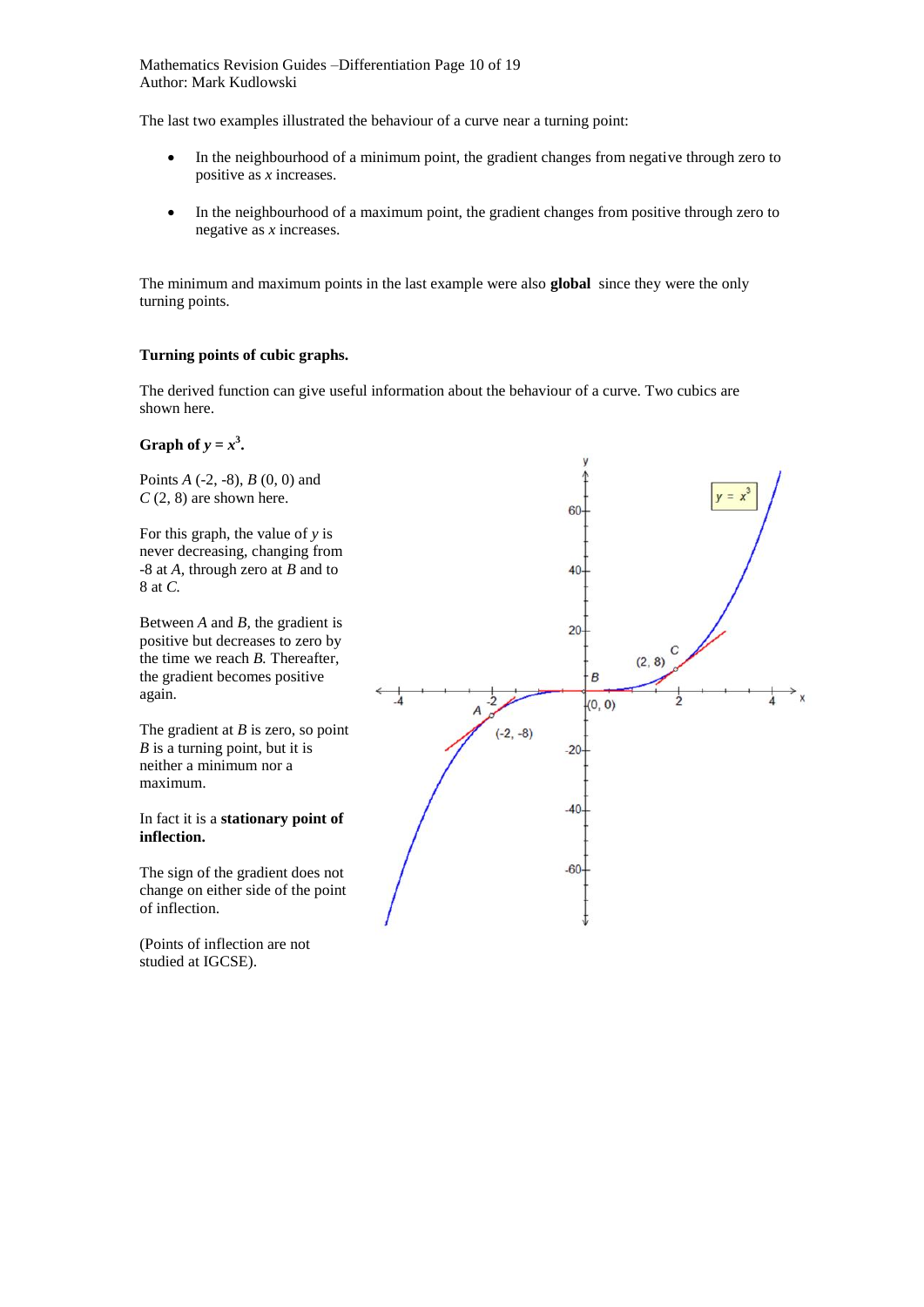Mathematics Revision Guides –Differentiation Page 11 of 19 Author: Mark Kudlowski

**Graph of**  $y = x^3 - 12x$ .



Something more interesting happens here !

The value of *y* increases from *A* to *B*, with a positive but decreasing gradient, until at *B* the gradient is zero and we have a stationary point – a **local maximum** at that point.

The value of *y* then decreases from *B* through *C*, with a negative gradient, until at *D* the gradient is zero again and we have another stationary point – this time a **local minimum**.

From *D* to *E*, the function is increasing again, with an increasing positive gradient.

Notice how the gradient behaves on either side of the local maximum at point *B*. It changes from positive through zero at *B* and then becomes negative.

The pattern is reversed in the case of the local minimum point *D*. There the gradient changes from negative through zero at *D* and then becomes positive.

Hence, as *x* increases:

In the neighbourhood of a local **minimum**, the gradient changes sign **from negative to positive**. In the neighbourhood of a local **maximum**, the gradient changes sign **from positive to negative**. In the neighbourhood of a point of **inflection**, the gradient **does not change sign**.

The maximum point at *B* is referred to as a **local** maximum because the value of *y*, namely 16, at that point is not an absolute maximum. At point  $E$ , for instance, for instance,  $y = 65$ .

For the same reason, the minimum at *D* is local only; there  $y = -16$ , but at point *A*,  $y = -65$ . *x* increases and the graph of the function goes beyond point *D*, the value of the function increases indefinitely beyond its value at *B*.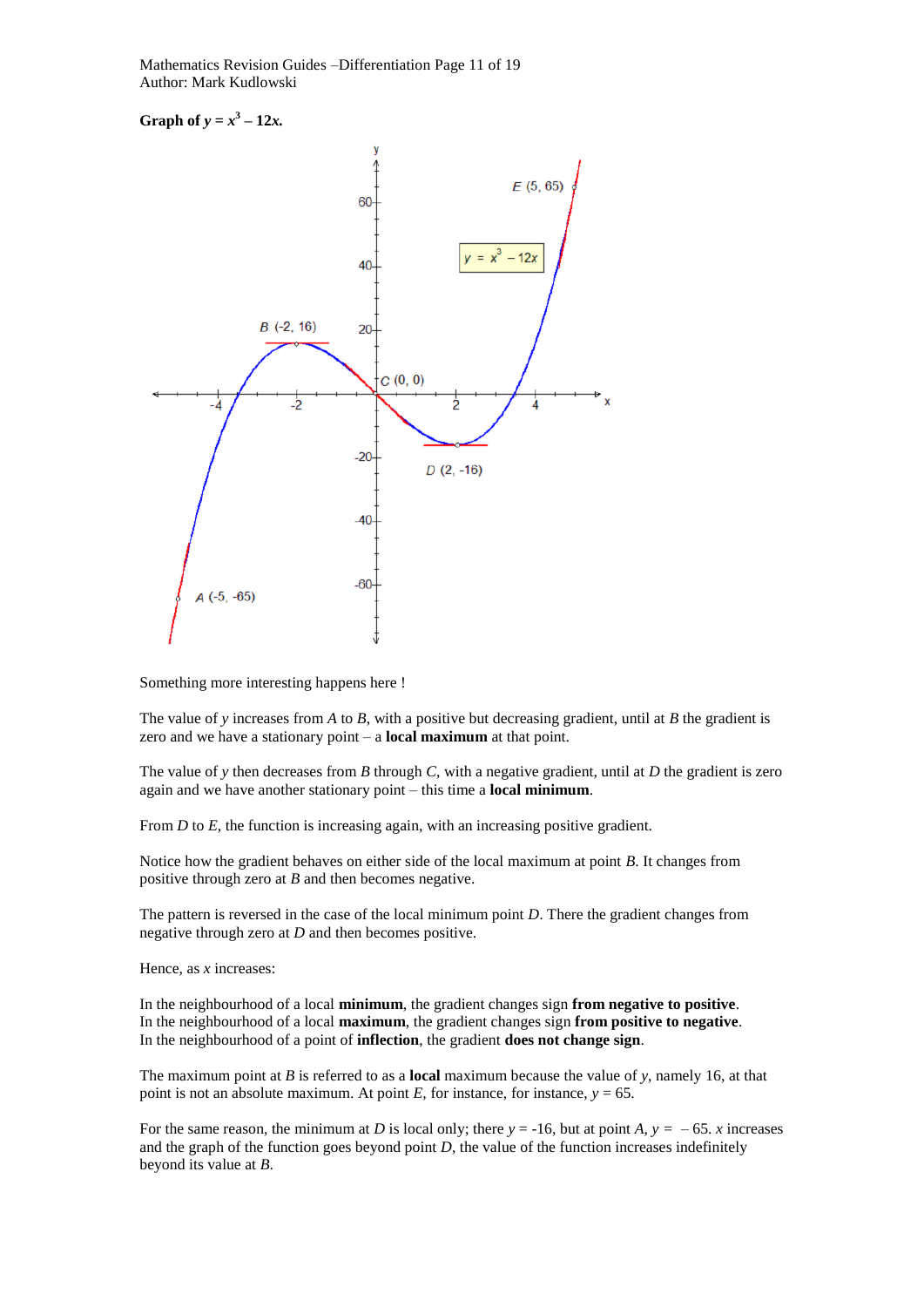Mathematics Revision Guides –Differentiation Page 12 of 19 Author: Mark Kudlowski

# **The Second Derivative.**

Recalling the function notation for derivatives, we have

If 
$$
y = f(x)
$$
, then  $\frac{dy}{dx} = f'(x)$  (f dash x)

Differentiating  $y = f(x)$  a second time gives the second derivative, written as 2 2 *dx*  $\frac{d^2 y}{dx^2} = f''(x)$  (*f* double dash *x*)

The second derivative can give information about the nature of any stationary points. At a stationary point:

If  $f''(x) > 0$ , then the point is a local minimum. If  $f''(x) < 0$ , then the point is a local maximum.

# **What if**  $f''(x) = 0$ ?

If  $f''(x) = 0$  the result is inconclusive. It could mean a point of inflection (not covered in more detail), but could still be a maximum or a minimum. In that case, we must check the behaviour of the gradient in the neighbourhood of the stationary point, by choosing suitable values of *x* on each side of it.

If  $f'(x)$  changes sign from -ve through 0 to +ve in the neighbourhood of the stationary point as  $x$ **increases, then the point is a local minimum.**

If  $f'(x)$  changes sign from +ve through 0 to -ve in the neighbourhood of the stationary point as  $x$ **increases, then the point is a local maximum.**

Example (12) illustrates the method.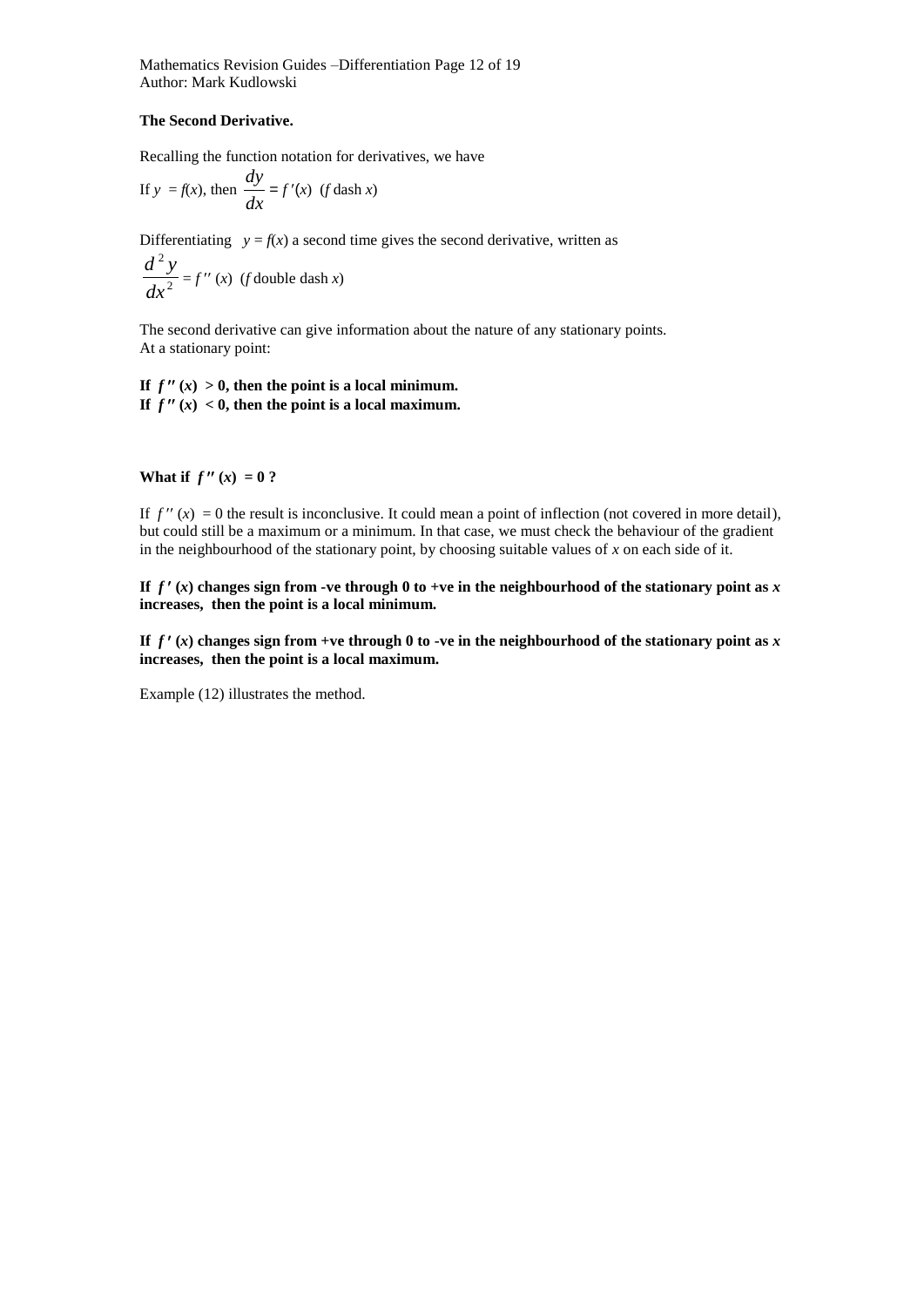Mathematics Revision Guides –Differentiation Page 13 of 19 Author: Mark Kudlowski

# **Example (12):**

i) Show algebraically that the curve  $f(x) = x^3 - 9x^2 + 15x - 5$  has a turning point at (5, -30) and another at (1,2).

ii) Determine which of those points is a maximum, and which is a minimum.

i) Firstly, we differentiate :  $f'(x) = 3x^2 - 18x + 15 = 3(x^2 - 6x + 5)$ .

Substituting  $x = 5$  into the **equation of the curve**, we have  $f(5) = 125 - 225 + 135 - 5 = -30$ . Likewise, substituting  $x = 5$  into the **equation of the derivative**, we have  $f'(5) = 75 - 90 + 15 = 0$ .

 $f(x) = x^3 - 9x^2 + 15x - 5$  has a stationary point at (5, -30).

Next, substituting  $x = 1$  into the original equation,  $f(1) = 1 - 9 + 15 - 5 = 2$ . Finally, substituting  $x = 5$  into the derivative gives  $f'(1) = 3 - 18 + 15 = 0$ .

 $\therefore$  The curve also has a stationary point at (1,2).

ii) We take the second derivative to distinguish between the two stationary points in i).

We differentiate  $f'(x) = 3x^2 - 18x + 15$  to obtain  $f''(x) = 6x - 18$ .

When  $x = 5$ ,  $6x - 18 = 12$ . The second derivative is positive here, and so  $(5, -30)$  is a local **minimum**. When  $x = 1$ ,  $6x - 18 = -12$ . The second derivative is negative here, and so (1, 2) is a local **maximum**.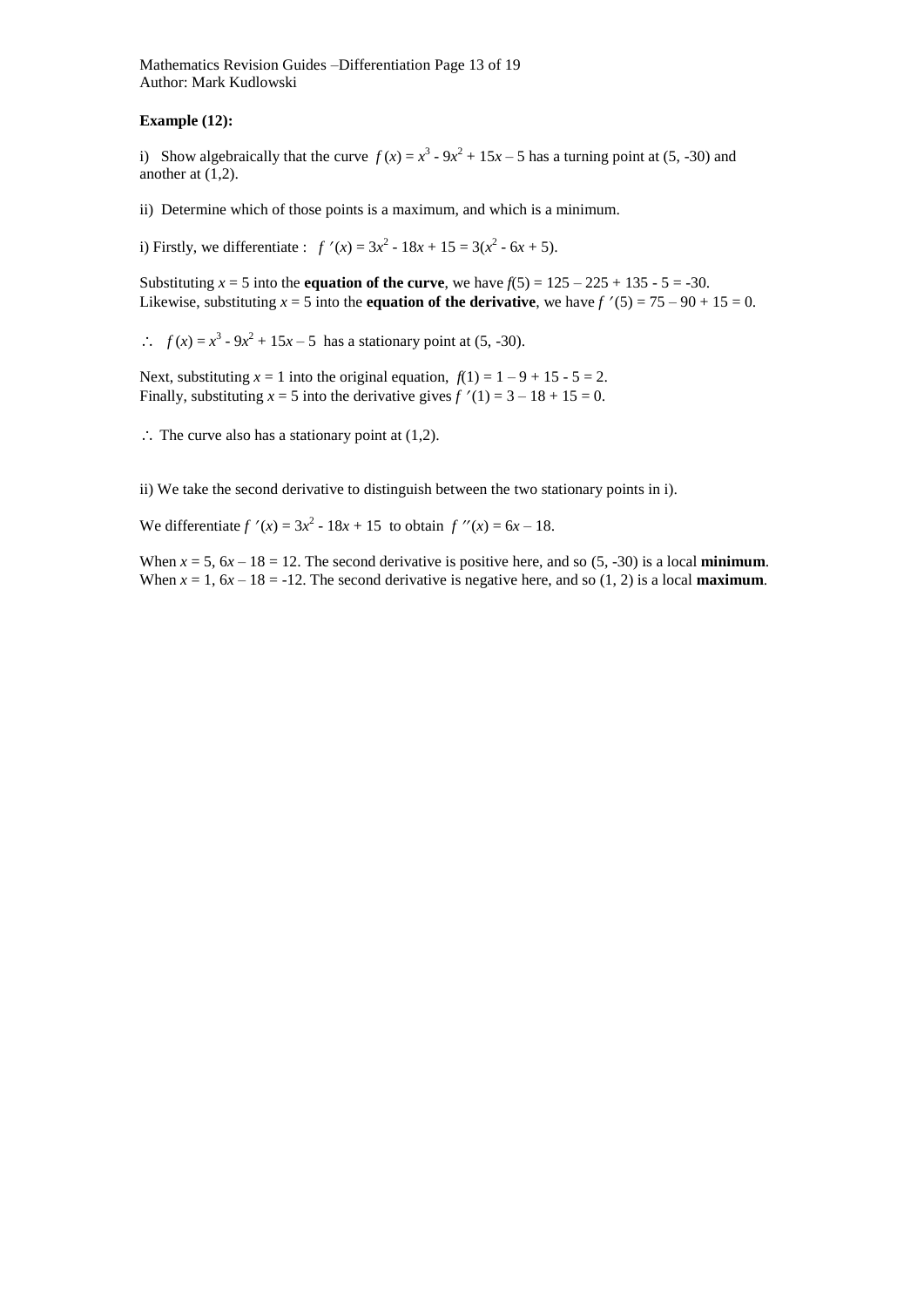# **Example (13):**

A farmer wants to make a rectangular enclosure *y* metres long and *x* metres deep. There is a fixed solid wall on one side, and he has 32 metres of fencing available for the other three sides. He wants to make the enclosed area as large as possible.





 $y \, m$ 

i) Show that the enclosed area, *A*, of the pen can be expressed as  $A = x(32 - 2x)$  m<sup>2</sup>.

ii) For  $A = x(32 - 2x)$ , find  $\frac{dA}{dx}$  $\frac{dA}{dt}$ , and hence find the value of *x* for which *A* takes a maximum value.

iii) Calculate this maximum value of *A.* Explain algebraically why it is a maximum.

i) The total length of the fencing is 32 m, so the length of the fence,  $y = 32 - 2x$  m, and therefore the area  $A = xy = x(32 - 2x) m^2$ .

ii) 
$$
A = x(32 - 2x) \rightarrow A = 32x - 2x^2
$$
, hence  $\frac{dA}{dx} = 32 - 4x$ .

The maximum value of *A* occurs when this derivative is zero :  $32 - 4x = 0$ , i.e. when  $x = 8$ .

iii) When  $x = 8$ ,  $A = 256 - 128 = 128$ .

 $\therefore$  The maximum area enclosed by the fencing is 128 square metres, and that occurs when the depth of the fencing is 8 metres and the length 16 metres.

This area is indeed a maximum because the second derivative,  $\frac{d^{2}z}{dx^{2}}$ 2 *dx*  $\frac{d^2A}{dt^2}$  = -4 (i.e. < 0).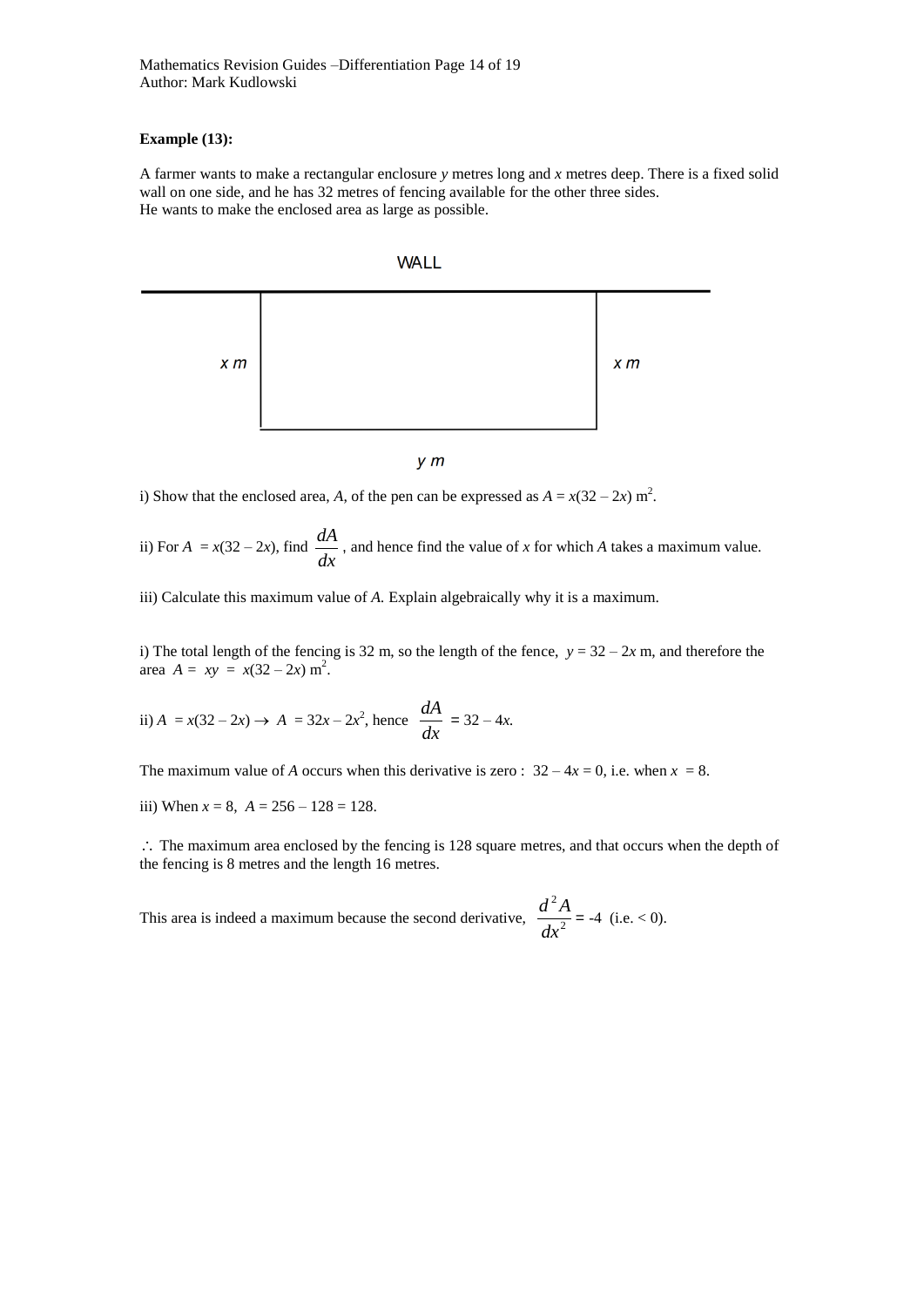Mathematics Revision Guides –Differentiation Page 15 of 19 Author: Mark Kudlowski

**Example (14):** Find the stationary points, if any, of the curve  $f(x) = 1 - x^4$ . Which, if any, is a maximum or a minimum ?

Differentiating, we have  $f'(x) = -4x^3$ . Differentiating again, we have  $f''(x) = -12x^2$ .

At a stationary point,  $f'(x) = 0$ , so we solve  $-4x^3 = 0$ . The only solution is  $x = 0$ , so the only stationary point of the curve  $f(x) = 1 - x^4$  is (0, 1).

To determine if (0, 1) is a maximum or a minimum, we take the second derivative,  $f''(x) = -12x^2$ . Unfortunately, this second derivative is also zero, so the test does not help.

We therefore need to find the gradient of the curve at two other points, one on each side of the stationary point. Two suitable values are at  $x = -1$  and  $x = 1$ , i.e. at points (-1,0) and (1,0).

The gradient at  $(-1,0)$  is  $f'(-1) = 4$ ; the corresponding gradient at  $(1, 0)$  is  $f'(1) = -4$ .

Therefore, as *x increases* from -1 through 0 to 1, the gradient changes sign from positive (4), through 0 to negative (-4) on either side of the stationary point at (0, 1).

Therefore the point (0, 1) is a local maximum.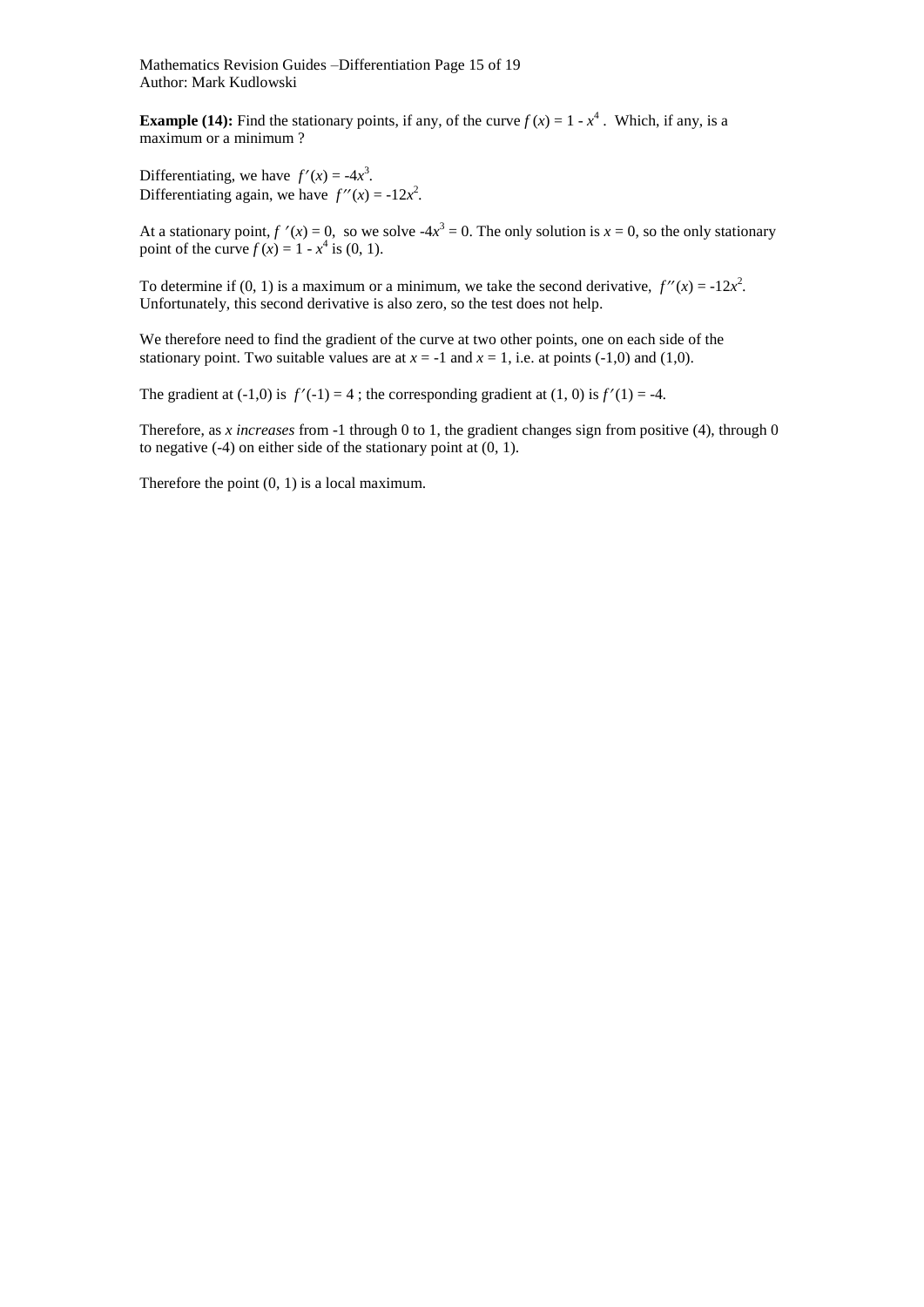Mathematics Revision Guides –Differentiation Page 16 of 19 Author: Mark Kudlowski

### **Applications in Mechanics.**

In the sections on real-life graphs, and especially travel graphs, we have seen the relationship between quantities such as displacement, velocity and acceleration.

A car is being driven along a track, and the graph below illustrates its displacement (distance from the starting point) in metres for the first 15 seconds.



For the first ten seconds, the graph's equation is a quadratic,  $s = 1.25t^2$ , but after that, it becomes linear, with the equation  $s = 25t - 125$ .

We can use derivative notation to illustrate the relationships between displacement, *s*, and velocity, *v.* Because velocity is the rate of change of displacement with respect to time, *t*, we say  $v = \frac{du}{dt}$  $v = \frac{ds}{dx}$ . We can therefore find expressions for the velocity of the car by differentiation.

When 
$$
s = 1.25t^2
$$
,  $v = \frac{ds}{dt} = 2.5t$  (for the first 10 seconds).  
When  $s = 25t - 125$ ,  $v = \frac{ds}{dt} = 25$  (thereafter).

For the first ten seconds, the velocity (in m/s) varies depending on the time; after that, it is constant. .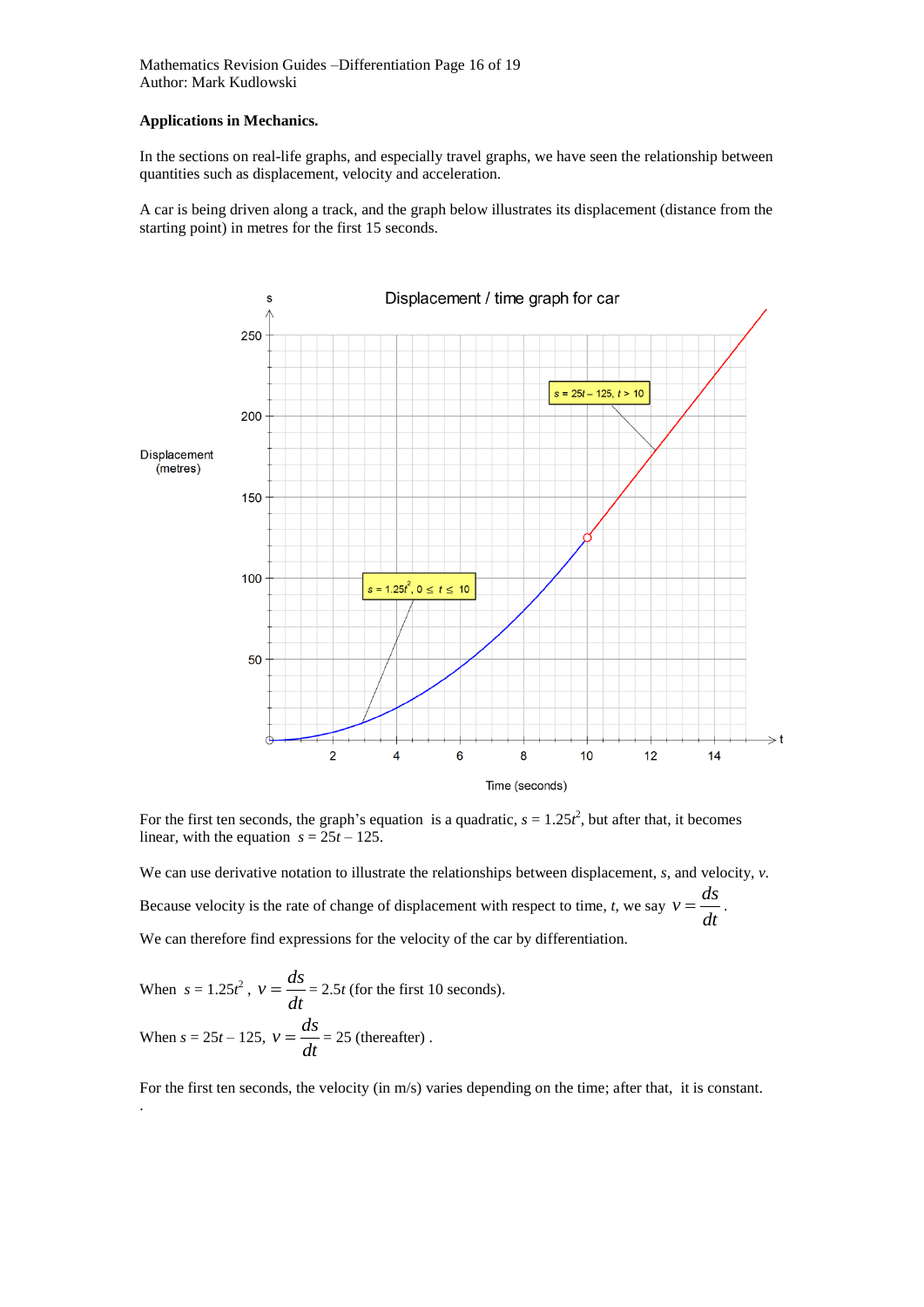Mathematics Revision Guides –Differentiation Page 17 of 19 Author: Mark Kudlowski

The corresponding velocity-time graph is shown below.



It can be seen that the velocity increases at a linear rate of 2.5 m/s per second for the first ten seconds, and then remains at 25 m/s afterwards.

In other words, the car is accelerating at a rate of 2.5 m/s per second for the first ten seconds, after which the acceleration falls to zero.

The rate of change of velocity (with respect to time) is also the rate of acceleration, so we also say

$$
a=\frac{dv}{dt}.
$$

Differentiating the velocity expressions we have:

When 
$$
v = 2.5t
$$
,  $a = \frac{dv}{dt} = 2.5$  (for the first 10 seconds).  
When  $v = 25$ ,  $a = \frac{dv}{dt} = 0$  (thereafter).

Since  $v = \frac{du}{dt}$  $v = \frac{ds}{dt}$ , we can also say  $a = \frac{d^2s}{dt^2}$ 2 *dt*  $a = \frac{d^2s}{dt^2}$ , i.e. we differentiate the displacement function once to

find the velocity, and twice to find the acceleration.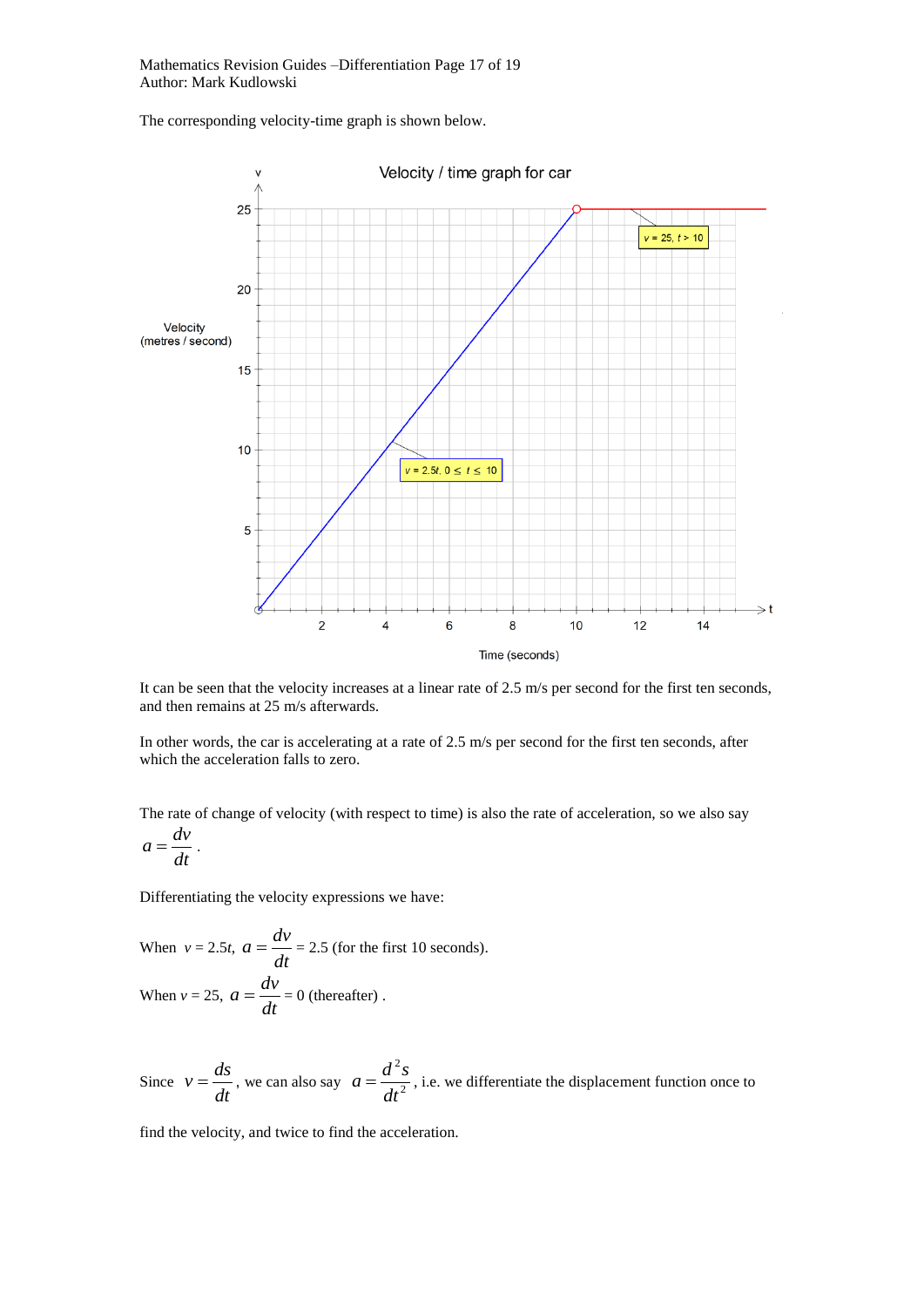**Example (15):** A particle moves in a straight line which passes through the fixed point *O.*

The particle's displacement, *s*, from *O* is given by  $s = 12t^2 - 2t^3$ where *t* is the time in seconds and  $0 \le t \le 6$ .

i) Find an expression for the velocity of the particle in metres per second at time *t* seconds.

ii) Find the particle's displacement when  $t = 4$ , and show that this value is a maximum.

iii) At what time does the particle have zero acceleration ?

i) We differentiate *s* to find the velocity ;  $v = \frac{du}{dt}$  $v = \frac{ds}{t} = 24t - 6t^2$ .

ii) When  $t = 4$ ,  $s = (12 \times 16) - (2 \times 64) = 64$ , i.e. the particle is 64 metres from *O*.

Also,  $v = (24 \times 4) - (6 \times 16) = 96 - 96 = 0$ , so the particle's velocity is zero at  $t = 4$ . Differentiating again,  $a = \frac{a}{dt^2}$ 2 *dt*  $a = \frac{d^2s}{dt^2} = 24 - 12t$ , and when  $t = 4$ ,  $a = -24$ .

This second derivative is negative, so the particle's displacement takes a maximum value at 4 seconds.

iii) Since  $a = 24 - 12t$  from ii), we solve  $24 - 12t = 0$ , giving  $t = 2$ .  $\therefore$  The particle has zero acceleration after 2 seconds.